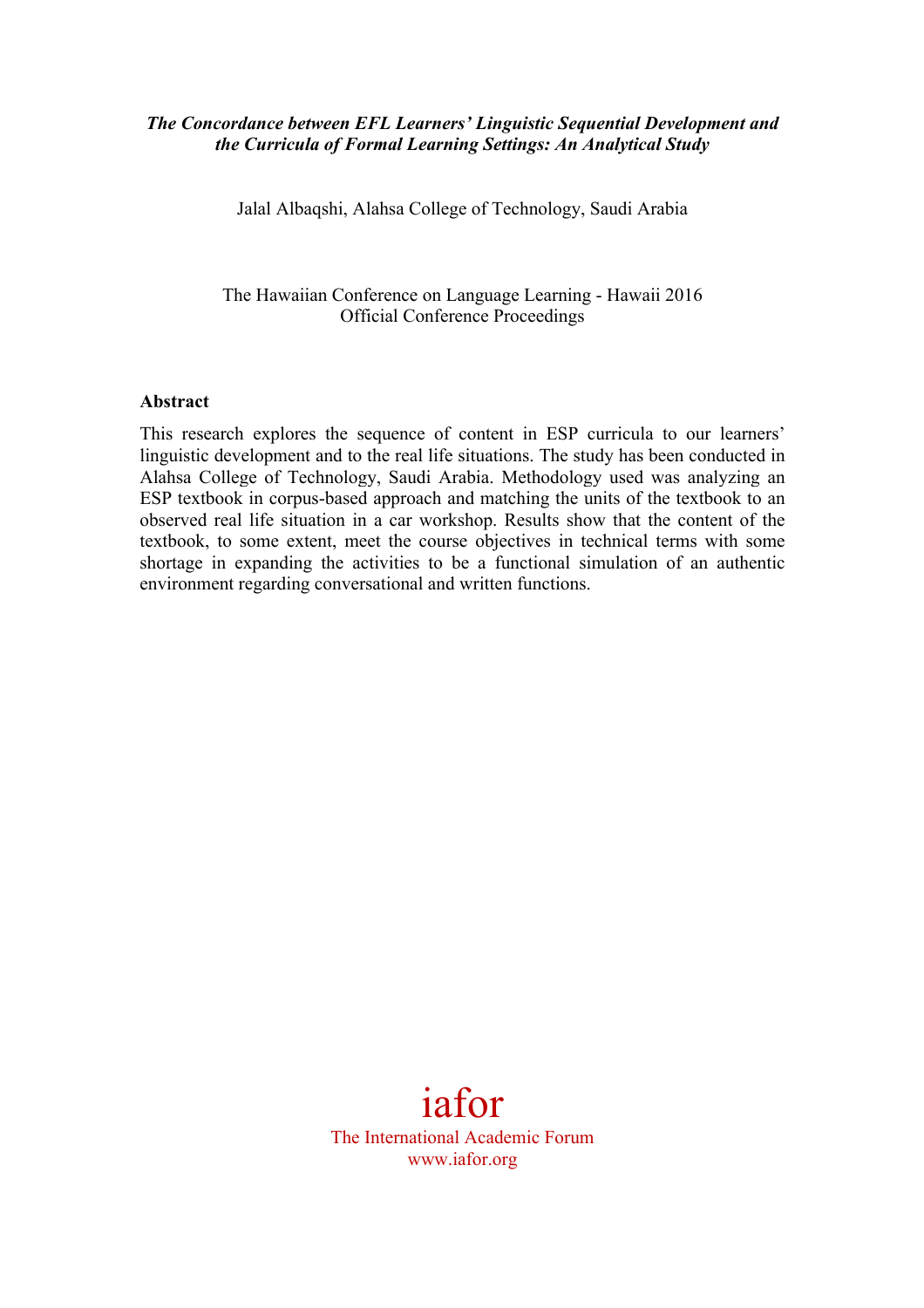### **Introduction**

Curricula are designed and constrained to the formal environment of education which can be enhanced by certain facilities and feasible methodology. Especially with ESP courses, there is a separation, to some extent, between curricula content and authentic situations. This separation can lead to a lower curriculum functionality and compatibility to the sequential development of learners of English for specific purposes. According to Second language acquisition research, there are plenty of maxims and postulates which must be considered in order to formulate successful methods of teaching that suit real situations. In this paper, a particular aspect of second language acquisition will be highlighted to examine the extent of the curriculum adherence to this aspect which is the authenticity of the written-spoken interaction. English for specific purposes(ESP) programs offer their courses with a diversity of textbooks and methodologies. This diversity creates, in some cases, optimal learning opportunities but result, in other cases, to ineffective outcomes. The conflict of such results presents a high demand to examine whether or not these curricula meet real ESP environment and situations.

Considering the linguistic aspects, conversational maxims proposed by Grice H (1989), speech act theory, and the sequence of linguistic development proposed by Pienemann Johnston and Brindley (1988), there is an increasing demand to conduct a painstaking research on this aspect leading to an adaptation act in some of current curricula of EFL settings in order to conform to the theoretical bases of second language acquisition (SLA).

Because this paper is intended to be carried out in a setting, where English is taught as a foreign language (EFL) Saudi Arabia, and Saudi teachers and supervisors of English always complain about the textbooks and attribute the students' slow development to the curricula, needs analysis is a necessary part of the solution to overcome the teachers' and supervisors' concerns.

# **Literature Review**

There has been several works, articles, books and research carried out to focus on the curricula content and its structure. Lightbown and Spada (2006) listed the milestones and the developmental sequence of linguistic input to the L2 learners. They stated three stages and sub-stages: grammatical morphemes, negation and questions (pp .4). They claim that learning a language must pass through certain processes in a particular sequence and in a certain chronology.

Troike (2006) sheds light on Krashen's input hypothesis and which is one factor of the three in this study. Troike is an advocate of Krashen'sinput hypothesis and believes that curriculum should be designed according the rule of i+1 in order to stimulate the learners' cognitive abilities (pp. 26)

# **Krashen's comprehensible input**

Krashen's comprehensible input as explained by Lester Loschky (1994) is that acquisition occurs when one is exposed to language that is comprehensible and that contains  $i + 1$ . (pp. 305) The "i" represents the level of language already acquired, and the "+1" is a metaphor for language (words, grammatical forms, aspects of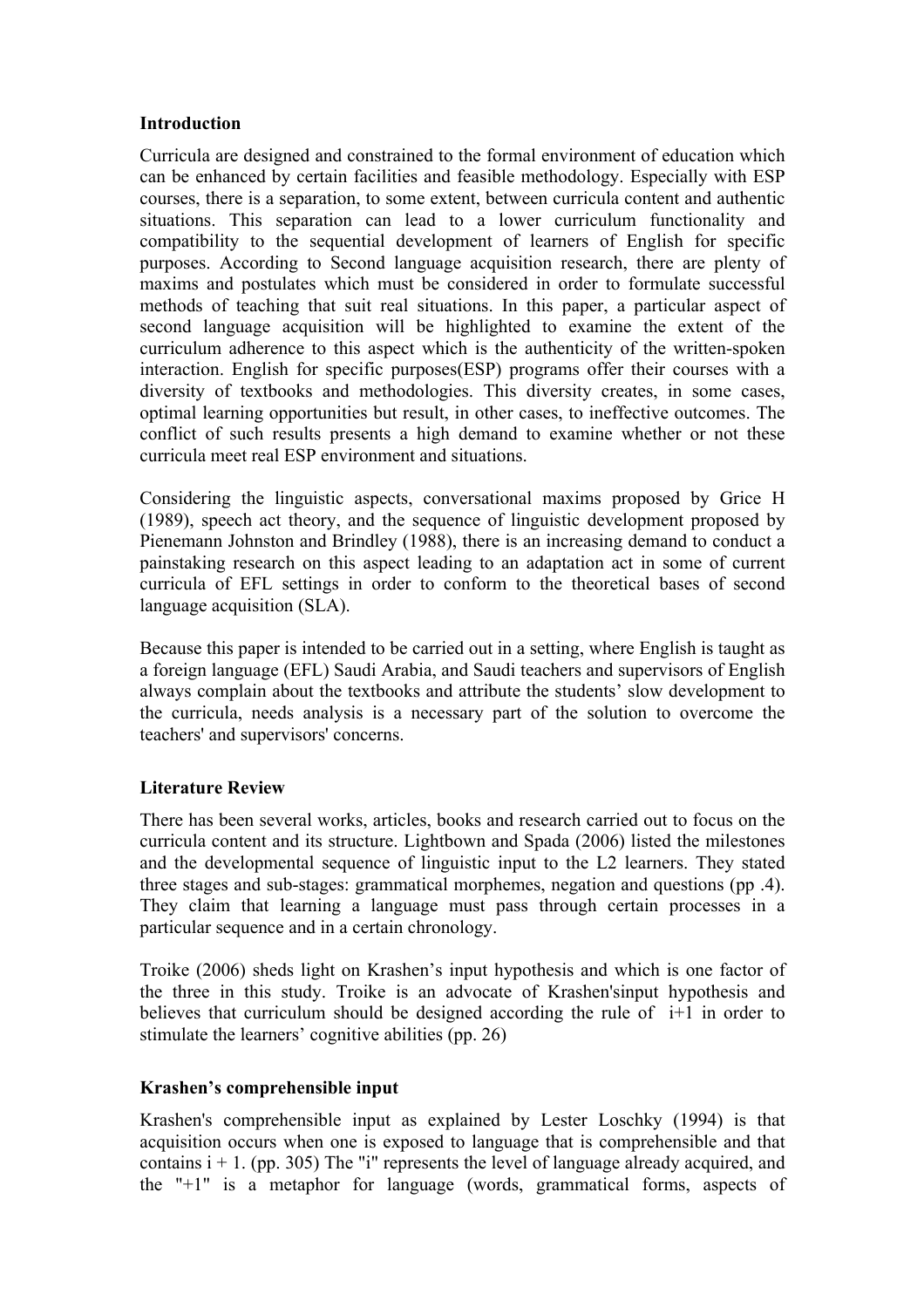pronunciation) that is just a step beyond the level. This model serves the learner to gain new aspects as they improve in their linguistic competence to go through levels with considerable mastery of the language domains simultaneously.

## **Developmental sequence**

Developmental sequence in learning languages as described by Baily, Madden and Krashen can be summarized as follows:

*Morphemes* (see Krashen 1977 for a review), subject-auxiliary inversion in English questions (Ravem 1974, Wode 1981), word order rules in German (Pienemann1980,Meisel,Clahsen and Pienemann 1981), etc. But there is evidence from other research to suggest that while acquisition sequences are determined in part by linguistic universals or characteristics of the target language, they are also affected by the native language of the learners (Mace-Matluck 1979, Schumann 1979, Wode 1981). To make matters even more complicated, there may be considerable individual variation in acquisition sequences, based possibly on different learning (acquisition) strategies, and differences within languages such that some systems of a given language will be acquired in a predictable sequence whereas others are not subject to any particular acquisition sequence . The latter would show variable patterns of acquisition, dependent upon affective and language contact factors (Meisel, Clahsen, an d Pienemann 1981).

## **Methodology**

## **Research Question**

Do Technical English curriculabest adhere to the learners' needs regarding linguistic sequential development?

### **Data Collection and Sample**

To examine The ESP curricula taught in Alahsa College of Technology, data have been collected from the textbook, observing an authentic situation in workshops and from the students' department syllabi. The book is technical English for students of vehicles. The first five units of the book are extracted and analyzed descriptively.A short conversation between two persons in a workshop is also recorded and analyzed.

### **Results and Discussion**

# **Descriptive analysis of the textbook (Technical English for Vehicles Dept.)**

After working on a quantitative count of reading passages in the first five units of the textbook, Counting technical terms, exercises and observing real conversation for a mechanic in a workshop, there is an interesting corpus outcome which can be considered as an indicator of whether or not Krashen's comprehensible input hypothesis is applied and matched to the content of the textbook. Also there will be a questioning if there isa harmony between what the textbook offers and an authentic situational conversation in a workshop. Table 1 below illustrates the sequential development of the linguistic input throughout the first five units of the textbook.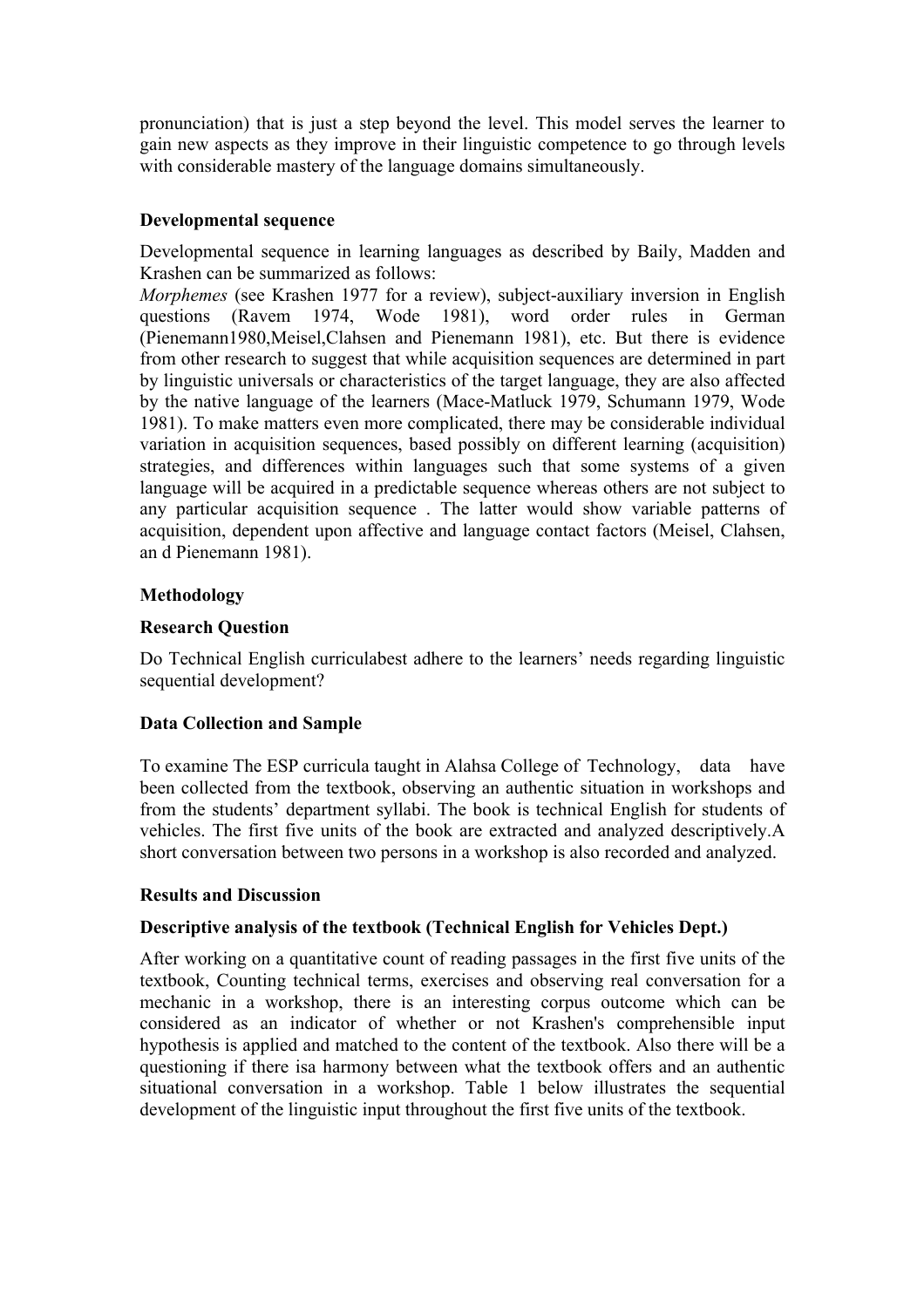|                                     | Unit 1 | Unit $2$ | Unit 3 | Unit 4 | Unit 5 |
|-------------------------------------|--------|----------|--------|--------|--------|
| <b>Reading (word count)</b>         |        | 54       | 59     | 112    | 132    |
| Vocabulary (word count)             | 10     |          |        |        |        |
| <b>Technical terms (word count)</b> | 24     |          |        | 18     | 35     |

Table 1: Corpus analysis of linguistic aspects in the textbook (units 1- 5)



Figure 1: Linguistic development in the textbook

Having an overview to figure 1, it can be said that this textbook offers big leaps in reading graduality in which unit one has no reading at all while unit two and three contains reading of 54 and 59 words respectively. Unit four and five show the range of 112 and 132 words in their reading quantity. This may break the smooth sequence which fits i+1. Chun and Nation (2003 as cited from Hou) "observed, when specialized vocabulary words constitute as much as 30% of a text, it is difficult for students to acquire these words" (p. 34).

The descriptive data shown in table 1 illustrate a situation in which students are exposed to reading skills increasingly by % 102 in two weeks regarding the word count. There must be a gradual rising of reading quantity based on the students' level.The quantity of the word count in the reading is not as significant as the high frequency words and the theme of the topic. For example, even reading can be simulated to situational activities in form of discussions, description and active reading activities.Regarding vocabulary and technical focus can be seen in the chart as a normal advancement which conforms to Krashen's i+1 model. The gradual development is smooth and balanced where students can catch up with successfully.

A major aspect to be addressed is relatingcontent and expanding it with i+1 model. For example, in an exercise of technical terms, they should be expanding to form questions and answers in a role play activity which enhances more practical aspect of the learning process. Thus, in a technical college or vocational training centers, ESP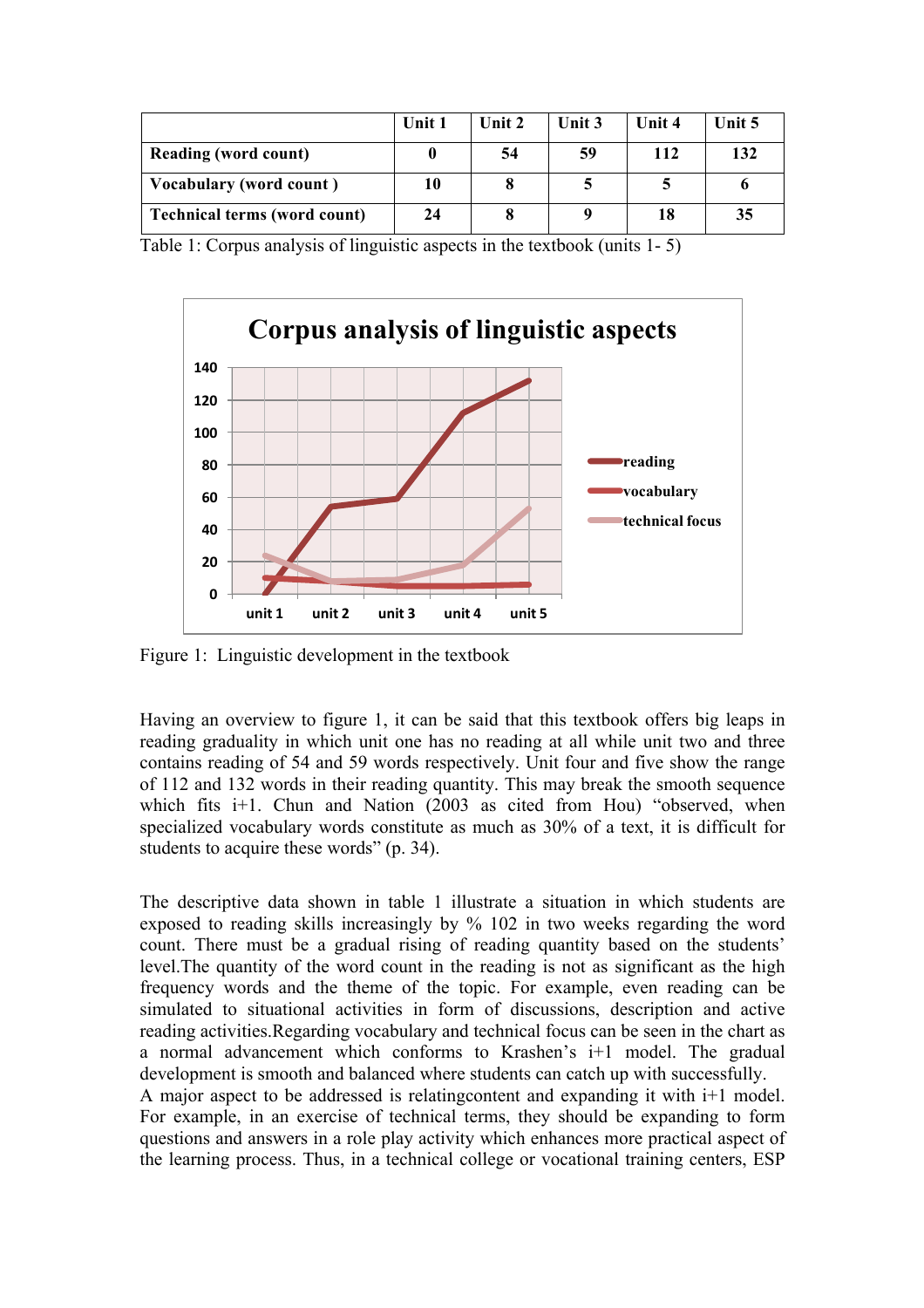content should meet the needs of authentic situations as well as the department materials of the students.

### **Needs analysis by observing a real conversation**

An excerpt from the observedconversation in a garage is as follows:

**Customer**: Hi

**Mechanic**: Hi

**Customer**: I have a problem in the car.

**Mechanic**: Describe the problem.

**Customer**: When I push the brakes, there is a strange sound. I think it comes out from the brakes.

**Mechanic**: Oh Ok, we can check the pads and figure it out. You can wait for 30 minutes while we check it out.

**Some other questions and phrases are also observed:** 

**Customer to Boss:** How long does it need to get done?

**Boss to Mechanic**: Check the problems and refer to the car owner.

**Boss to Mechanic**: He will bring spare parts or we do?

**Mechanic to Boss**: Engine leak, brakes need to be replaced.

|                                       | Writing                                                                                                                           | Reading                                                                                  | <b>Speaking &amp; Listening</b>                                                                                                                                                        | Vocabulary                                                                              | <b>Technical Terms</b>                                                                                     |
|---------------------------------------|-----------------------------------------------------------------------------------------------------------------------------------|------------------------------------------------------------------------------------------|----------------------------------------------------------------------------------------------------------------------------------------------------------------------------------------|-----------------------------------------------------------------------------------------|------------------------------------------------------------------------------------------------------------|
| <b>Textbook</b><br>$(1st$ five units) | 1 exercise<br>about job<br>description<br>Comparison<br>between<br>production                                                     | -Assembly process<br>- radio<br>- directions<br>- joysticks<br>- multi-tools             | -What is this called?<br>-answer about fixings<br>-size and quantity<br>-phone message<br>-conversation about<br>tools<br>- directions<br>- listen to numbers<br>-driving instructions | Notes 9%<br>covers<br>grammatical<br>and<br>language<br>exercises                       | Tools<br>Surf board parts<br>Fixings<br>Repair verbs<br>Tool parts<br>Special directions<br>Joystick parts |
| $\frac{0}{0}$                         | 2%                                                                                                                                | 31%                                                                                      | 37.5%                                                                                                                                                                                  | 18%                                                                                     |                                                                                                            |
| Workshop<br>conversation              | Writing Three<br>lines in a car<br>repair report<br>(basic info $+$<br>Diagnosis $+$<br>suggested<br>spare parts and<br>handwork) | Basic info in the<br>$report + technical$<br>symbols such as<br>negative and<br>positive | -Listening to questions<br>from customers and<br>answering them and<br>giving suggestions.<br>-Describing problems<br>and asking for<br>diagnosis.                                     | Push<br>problem<br>sound<br>come out<br>check<br>replace<br>spare parts<br>leak<br>need | Engine brakes<br>pads                                                                                      |
| $\frac{0}{0}$                         | 11 %                                                                                                                              | 10%                                                                                      | 79%                                                                                                                                                                                    |                                                                                         |                                                                                                            |

Table 2 . Linguistic components detected in both formal and informal settings Table 2 shows the linguistic skills needed in workshop and the skills covered in the textbook. There is an obvious gap in the content and the amount of each skill. For instance, writing, speaking and listening skills are implemented in real life more than in formal setting while reading is intensified in the textbook much more than in a workshop. Noticeably, technical terms used in the book highlight more subsidiary terms which are not helpful in a hydraulic or vehicle workshops. However, verbs and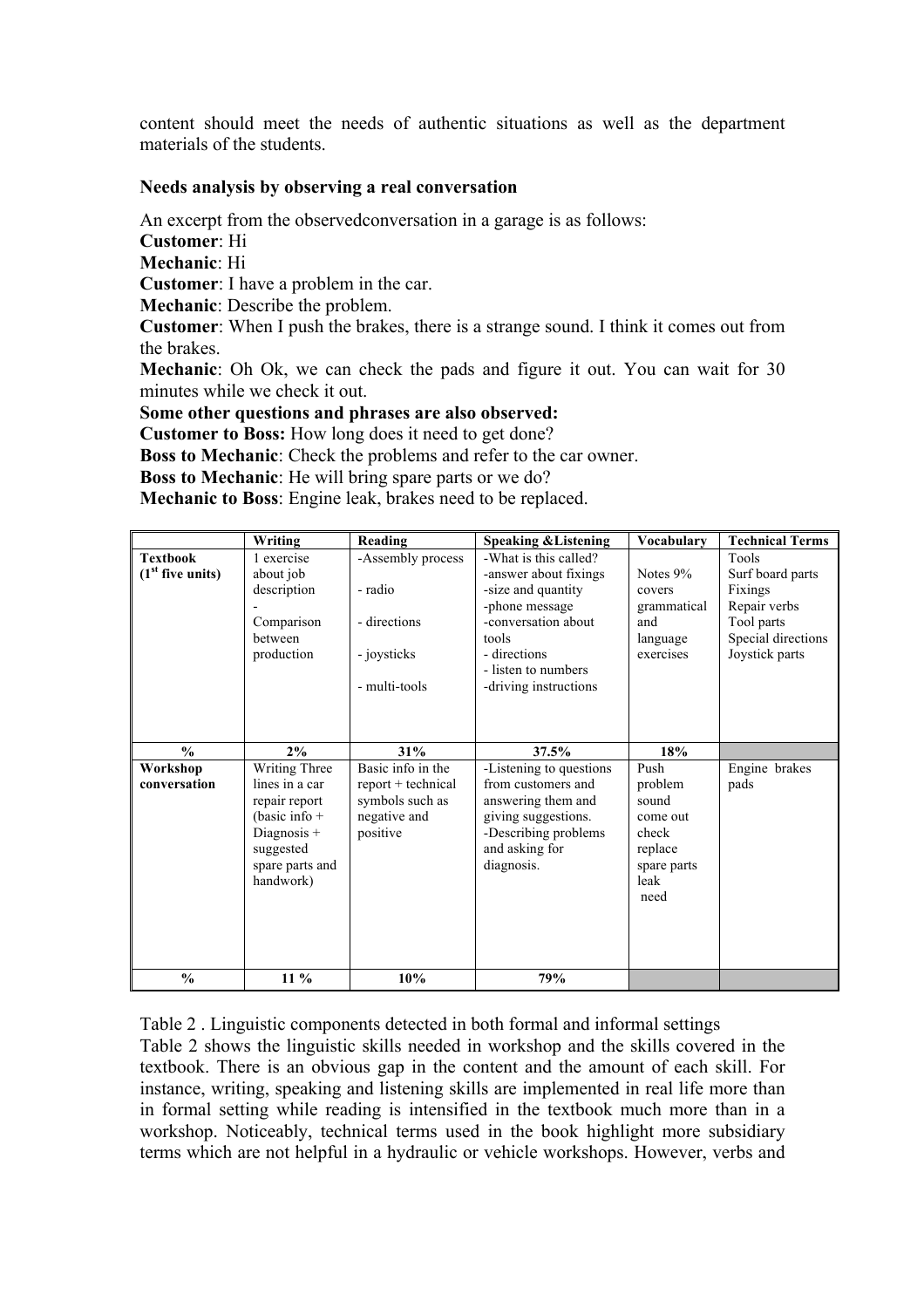tools are very important and relevant to the authentic situations. The formal curricula should focus more on interrogation to be practiced and how to answer relevantly.

Here we start to answer the research question which is: Do Technical English curriculabest adhere to the learners' needs regarding linguistic sequential development?

Observing the conversations and terms used in the students' department was the first step followed by job market needs analysis. When comparing the units of the textbook and the observed real conversation in a workshop, it can be concluded that there is, to some extent, a mismatch between what is taught inside the classroom and the technical, real situations. Here is summary of the differences: In the conversation:

- 1. The introductory question-answer dialogue is essential and required while this is not employed functionally in the book as authenticity is not high. Stephen Krashen's model  $(i+1)$  is not employed in the right way in the book while it is needed to proceed in conversational skills. When the researcher was observing a conversation, the first linguistic interaction was a spoken conversation between a customer and a mechanic. Therefore, it is suggested that in the book there are drills learning for a conversation and then to direct it into meaningful follow ups. For example, when we teach a trainee the question: When was it brought?, a teacher can use it as a primary pattern to start meaningful practices such as "When do you want it?" or "when do you come to pick it?". Unfortunately, this type of development in most textbooks is absent.
- 2. Technical terms are required in both settings and this is achieved already. The book covers most of the technical words needed but there is a need for reinforcement and sequencing the same theme through the units. For example, the book should be designed and developed with more authentic materials rather than jumping from vehicles to airspace or joystick parts.
- 3. Some reading passages in the book do not contain the direct instructions which can be utilized in a car garage or workshops. Formal settings like a traditional classroom is not enough for teaching ESP courses if success is sought. In technical colleges and vocational training centers, ESP classrooms are usually in easy access to workshops of other departments. Therefore, taking some classes in the workshops will help students in understanding what is going on in intermediate and advanced reading passages as well as will facilitate to create speaking opportunities. Also, it is recommended for a teacher to visit a real site to observe what language is needed to be transferred into a classroom.
- 4. Grammar is highlighted in the book while it is needed to be a facilitator for conversations. This leads to grammar focus rather than speaking skills. Therefore, grammar should be employed to ignite conversational functions.
- 5. Based on the real observation in the workshop, the most important skills are ranked as follows: listening/speaking, technical terms, then writing. In the formal setting, there is a sufficiency of the technical terms and writing with lack of contextualized, sequenced theme. In the field observation, a major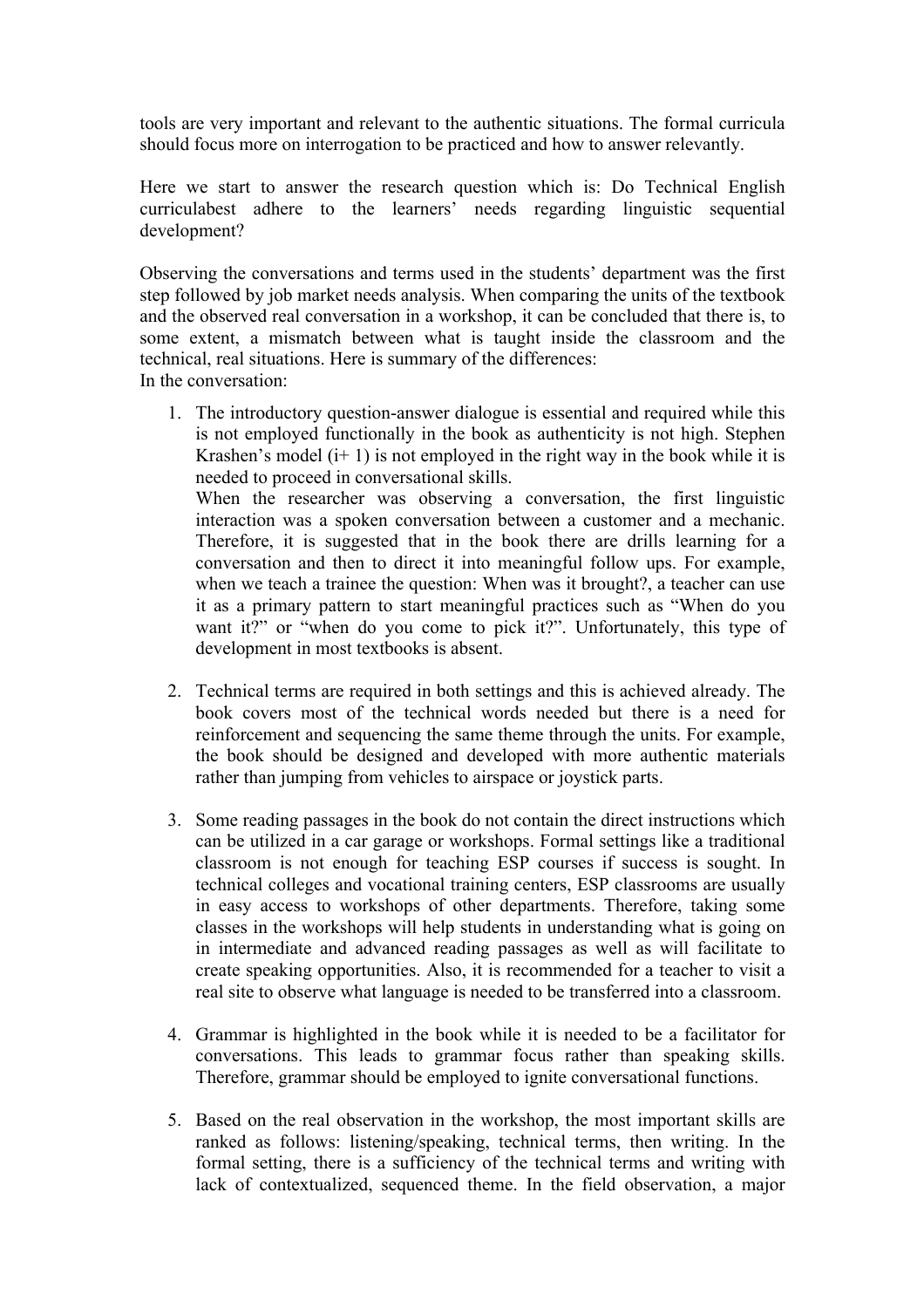aspect of writing was technical report writing. However, in the textbook this type of practice is absent. Moreover, reading is highlighted in formal learning while it is not as significant as the other skills for a future mechanic.

It cannot be said that the textbook used in Alahsa College of Technology is defective. However, slight modifications should occur in the next edition. Also, teachers of ESP should employ and adapt the activities, exercises and topics in a methodology based on needs analysis of the students. A suggested sequence for English for vehicles ought to concentrate on the prominent three skills based on the observation conducted by the researcher. Speaking and listening skills, technical terms and writing skills will be on the focus, since initial stage of interaction among customers, mechanics and managers includes spoken conversations which carry technical terms such as spare parts and functions of the car elements. Finally, writing a report about the problems found and actions to be taken can be done for each case in a workshop. In classrooms, technology and tools can facilitate active lessons and lead to effective class. But there is still a need for practical parts to be fulfilled in an authentic context to simulate real situations. Albaqshi and AlShakhs (2015) confirm a considerable challenge would occur when practice and authentic teaching come too late after the completion of theoretical preparation (p. 35).



Figure 2: Needs Analysis-based approach vs. traditional ESP courses

Figure 2 has two paths for ESP teachers which can advance learners' linguistic development in different outcome quality. Input factors (learners, classroom and textbook) are essential components for formal learning in which a teacher can approach a traditional method using these components to start a presentation and to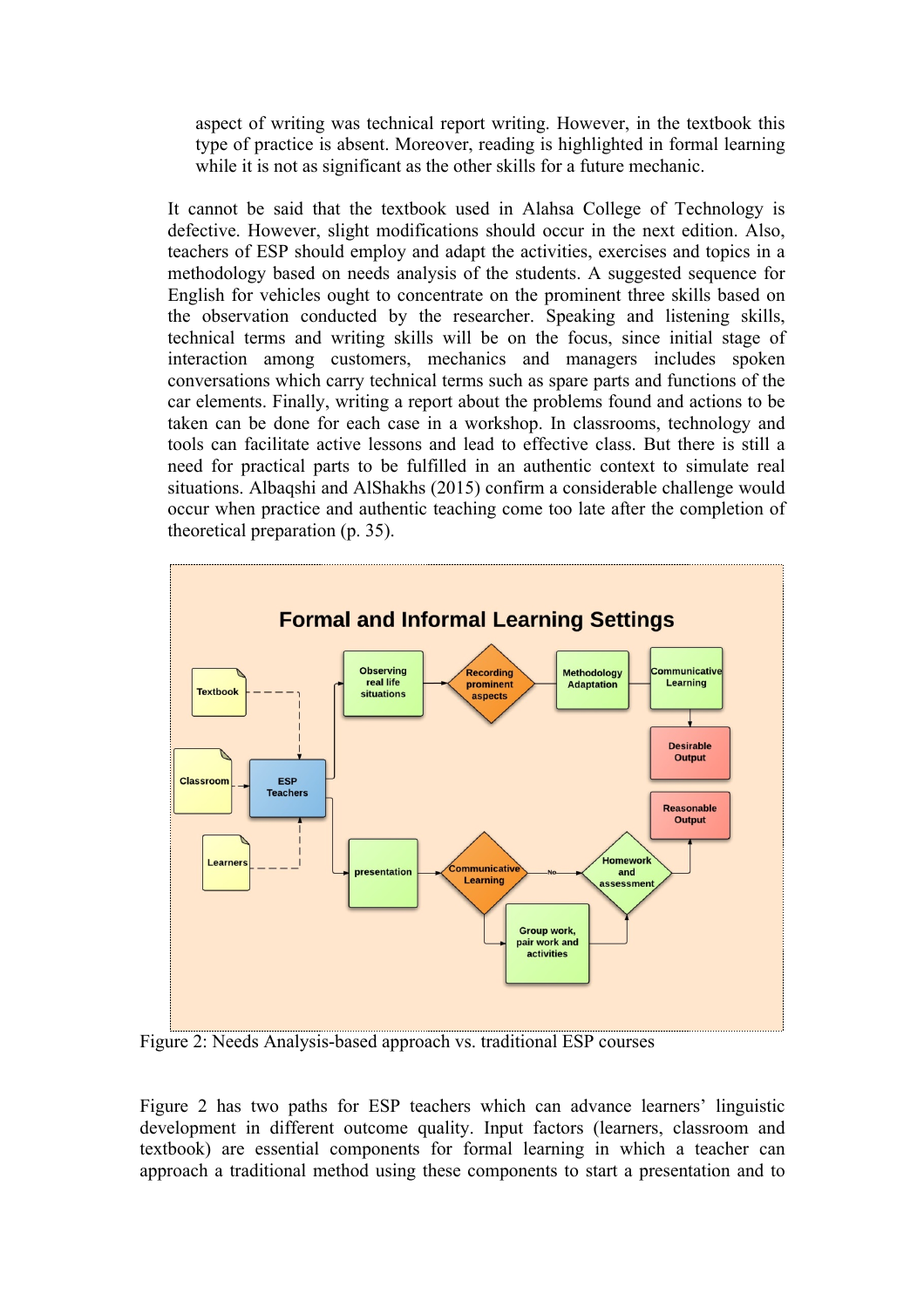delve into communicativelearning or traditional discussions, homework and assessment. This usually lead to reasonable output of learning. The other path which supported by Krashen's input hypothesis (1985 cited from Gulzar, Gulnaz&Ijaz 2014) which "noticed that older language learners learn more by having more comprehensible input" (p. 136).Undoubtedly, a context of authentic situations usually unifies its components of vocabulary, theme, technical terms, reading materials, writing and even oral skills. This makes linguistic input more comprehensible because of the high relation and frequency of its parts. This helps to achieve more comprehensibility and intelligibility for adult learners as mentioned by Krashen above. When teachers choose to observe an authentic context at the beginning of teaching an ESP course, they will raise their awareness of their learners' needs and what real content they will encounter in their future jobs. Therefore, these teachers can adapt, extend, focus and modify their methodology, pedagogical practices and skills concentration accordingly.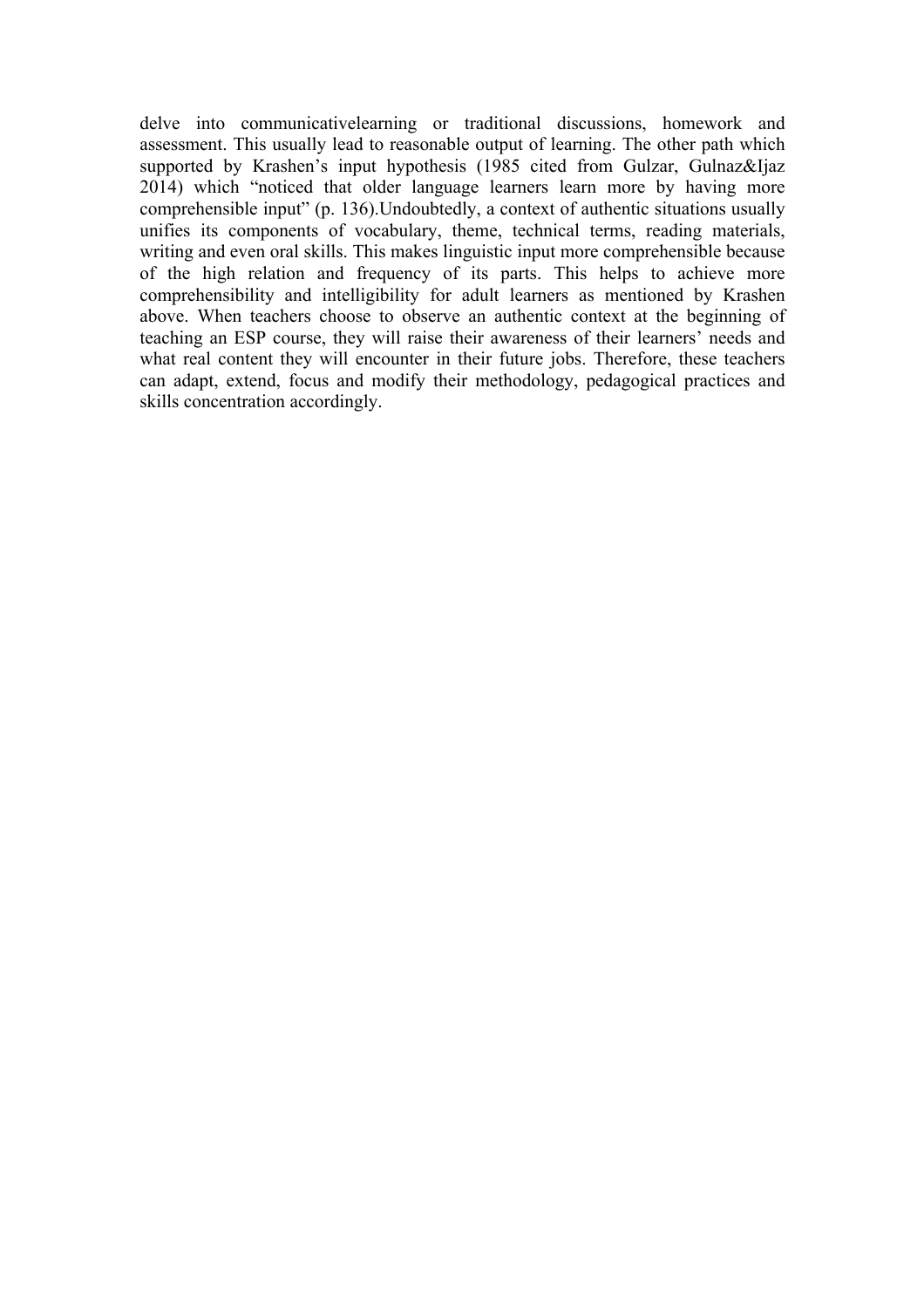### **Conclusion**

This paper came out to explore how smooth is the gradualism in an ESP textbook. From the results and outcome, it is concluded that gradualism is appropriate in technical focus and vocabulary presentation. However, reading passages levels uplifting does not conform to Krashen's input hypothesis (i+1). Thus, reading skills presentation should be considered in less aggressive flow especially to EFL learners, since they need to have more important skills to master in order to functionally communicate in their career. Overall, there is a considerable portion of curricula which adheres to the learners' development but still there is a gap in the gradualism regarding the reading skill and speaking skill development. This also applies to general English course as teachers teach and train students on some patterns and drills but the surprising fact when these teachers observe their students out there in reality and find them talk differently. It cannot be said that curricula are developed and designed inefficiently but teachers need to consider how the content of a textbook can be manipulated to function efficiently in situational speech. This can be performed by observation to the authentic environment. Therefore, ESP courses should be more focused and narrowed to specific jobs to enable learners expand their linguistic abilities within their field of expertise rather than offering a variety of topics which serve more than one major.